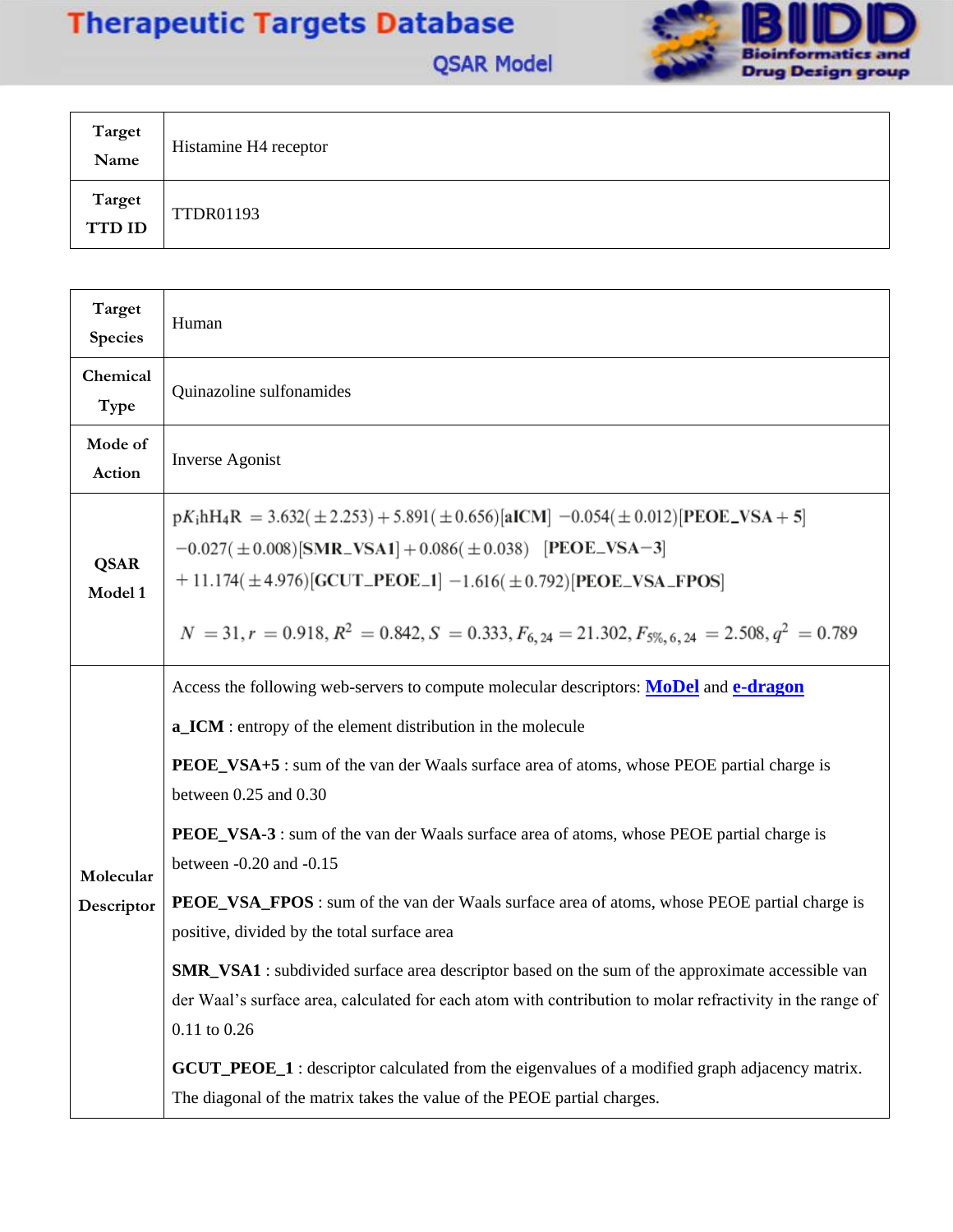|           | Note - PEOE is a partial charge descriptor calculated using the partial equalization        |
|-----------|---------------------------------------------------------------------------------------------|
| Reference | Synthesis and QSAR of Quinazoline Sulfonamides As Highly Potent Human Histamine H4 Receptor |
|           | Inverse Agonists. J. Med. Chem. 2010, 53, 2390-2400                                         |

| Target<br><b>Species</b> | Human                                                                                                                                                                                                                                                                                                                                                                                                                                                                                                                                                                                                                                                                                                                                                                                                                                                                                                                                                                                                                                                                                                                                                                                                                      |
|--------------------------|----------------------------------------------------------------------------------------------------------------------------------------------------------------------------------------------------------------------------------------------------------------------------------------------------------------------------------------------------------------------------------------------------------------------------------------------------------------------------------------------------------------------------------------------------------------------------------------------------------------------------------------------------------------------------------------------------------------------------------------------------------------------------------------------------------------------------------------------------------------------------------------------------------------------------------------------------------------------------------------------------------------------------------------------------------------------------------------------------------------------------------------------------------------------------------------------------------------------------|
| Chemical<br>Type         | Clobenpropit analogs                                                                                                                                                                                                                                                                                                                                                                                                                                                                                                                                                                                                                                                                                                                                                                                                                                                                                                                                                                                                                                                                                                                                                                                                       |
| Mode of<br>Action        | Dual activity ligand for H3 and H4 receptors                                                                                                                                                                                                                                                                                                                                                                                                                                                                                                                                                                                                                                                                                                                                                                                                                                                                                                                                                                                                                                                                                                                                                                               |
| <b>QSAR</b><br>Model 1   | $pK_1$ hH <sub>4</sub> R = 17.215 (±6.451) + 0.030 (±1.277) [E sol $\times$ 10 <sup>-3</sup> ] + 4.849 (±1.224) [BCUT SLOGP 0]<br>$-0.133$ (±13.800) [GCUT_PEOE_1] + 4.199 (±3.455) [BCUT_PEOE_2]<br>$N = 22$ , $r = 0.748$ , $R^2 = 0.560$ , $S = 0.339$ , $F_{4, 17} = 5.413$ , $F_{5\%$ , $4, 17 = 2.965$ .                                                                                                                                                                                                                                                                                                                                                                                                                                                                                                                                                                                                                                                                                                                                                                                                                                                                                                             |
| Molecular<br>Descriptor  | Access the following web-servers to compute molecular descriptors: <b>MoDel</b> and <b>e-dragon</b><br>BCUT_PEOE_2: A descriptor calculated from the eigenvalues of a modified distance adjacency<br>matrix. The diagonal of the matrix takes the PEOEa partial charges (Steric, electrostatic);<br>BCUT_SLOGP_0: A descriptor calculated from the eigenvalues of a modified distance adjacency<br>matrix. The diagonal of the matrix takes the value of the atomic contribution to log P (Steric,<br>hydrophobic);<br>dipoleZ: The z component of the dipole moment (Electrostatic);<br>E_sol: The solvation energy descriptor (Hydrophobic)<br>E_stb: The bond stretch-bend cross-term potential energy descriptor calculated from stored 3D<br>conformations (Steric);<br>GCUT_PEOE_1: A descriptor calculated from the eigenvalues of a modified graph distance adjacency<br>matrix. The diagonal of the matrix takes the value of the atomic contribution to molar refractivity<br>(Steric, electrostatic);<br>GCUT_SMR_2: A descriptor calculated from the eigenvalues of a modified graph distance adjacency<br>matrix. The diagonal of the matrix takes the value of the atomic contribution to molar refractivity |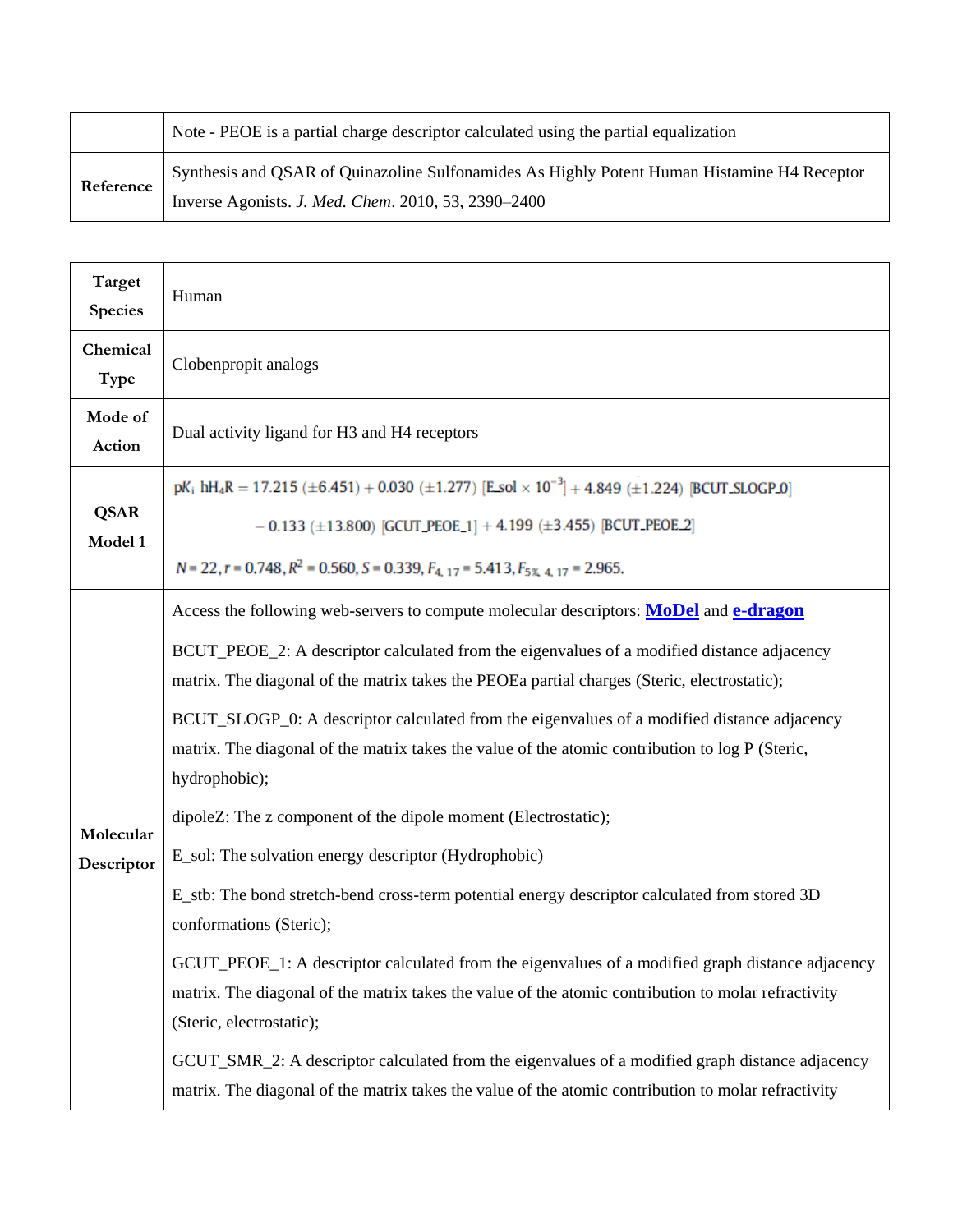|           | (Steric);                                                                                               |
|-----------|---------------------------------------------------------------------------------------------------------|
|           | SlogP_VSA3: The subdivided surface area descriptor based on the sum of the approximate accessible       |
|           | van der Waal's surface area, calculated for each atom with contribution to log of partition coefficient |
|           | (octanol/water) in the range of 0–0.1 (Hydrophobic)                                                     |
|           | Cloben propit analogs as dual activity ligands for the histamine H3 and H4 receptors: Synthesis,        |
| Reference | pharmacological evaluation, and cross-target QSAR studies. Bioorganic & Medicinal Chemistry 17          |
|           | $(2009)$ 3987-3994                                                                                      |

| Target<br><b>Species</b> | Human                                                                                                                                                                                                                                                                                                                                                                                                                                           |
|--------------------------|-------------------------------------------------------------------------------------------------------------------------------------------------------------------------------------------------------------------------------------------------------------------------------------------------------------------------------------------------------------------------------------------------------------------------------------------------|
| Chemical<br>Type         | Indole derivatives                                                                                                                                                                                                                                                                                                                                                                                                                              |
| Mode of<br>Action        | Antagonist                                                                                                                                                                                                                                                                                                                                                                                                                                      |
| <b>QSAR</b><br>Model 1   | $pK_i = 5.4572 - 0.0002(HF - 12.963)^2 - 0.0601(\log D_{1.5} + 5.758)^2$<br>$+ 0.0191(\mu_{x} + 3.639)^{2} - 0.3916(\text{pI} - 8.811)^{2} - 1.3107qC5$<br>$N = 25$ ; $r^2 = 0.76$ ; $q^2 = 0.60$ ; LOF = 0.13; LSE = 0.07; outliers = 0                                                                                                                                                                                                        |
| Molecular<br>Descriptor  | Access the following web-servers to compute molecular descriptors: <b>MoDel</b> and <b>e-dragon</b><br>HF is the heat or enthalpy of formation (thermodynamic descriptor); $logD_{1.5}$ is the calculated n-<br>octanol/water distribution coefficient in pH 1.5; $\mu_x$ is the dipole moment at x coordinate; pI <sub>1</sub> is the<br>isoeletric point; and qC5 is the ESP partial atomic charge of the carbon bound to the R5 substituent. |
| Reference                | Molecular modeling and QSAR studies of a set of indole and benzimidazole derivatives as H4 receptor<br>antagonists. J Mol Model (2011) 17:921-928                                                                                                                                                                                                                                                                                               |

| Target<br>Species | Human                     |
|-------------------|---------------------------|
| Chemical<br>Type  | Benzimidazole derivatives |